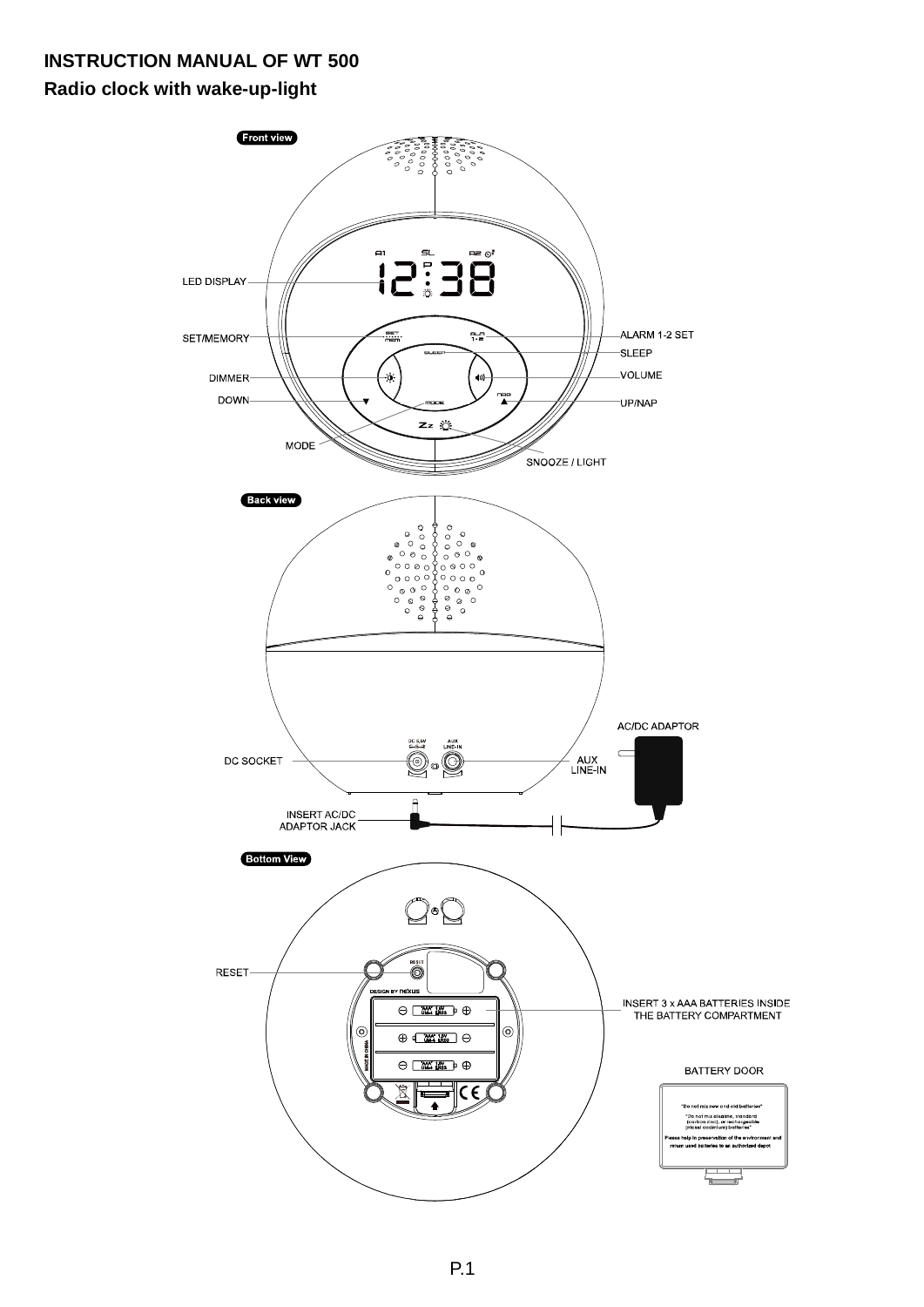**Words in the figure:**

| Figure 1: | <b>ENGLISH</b>                  | <b>OTHER LANGUAGE</b> |
|-----------|---------------------------------|-----------------------|
|           | <b>Front View</b>               |                       |
|           | <b>LED DISPLAY</b>              |                       |
|           | SET / MEMORY                    |                       |
|           | <b>DIMMER</b>                   |                       |
|           | <b>DOWN</b>                     |                       |
|           | <b>MODE</b>                     |                       |
|           | SNOOZE / LIGHT                  |                       |
|           | UP / NAP                        |                       |
|           | <b>VOLUME</b>                   |                       |
|           | <b>SLEEP</b>                    |                       |
|           | ALARM 1-2                       |                       |
|           | SLEEP TIMER ICON                |                       |
|           | <b>Back view</b>                |                       |
|           | DC SOCKET                       |                       |
|           | <b>INSERT AC/DC</b>             |                       |
|           | <b>ADAPTOR JACK</b>             |                       |
|           | <b>AC/DC ADAPTOR</b>            |                       |
|           | <b>AUX LINE-IN</b>              |                       |
|           | <b>Bottom View</b>              |                       |
|           | <b>RESET</b>                    |                       |
|           | INSERT 3 x AAA BATTERIES INSIDE |                       |
|           | THE BATTERY COMPARTMENT         |                       |
|           | <b>BATTERY DOOR</b>             |                       |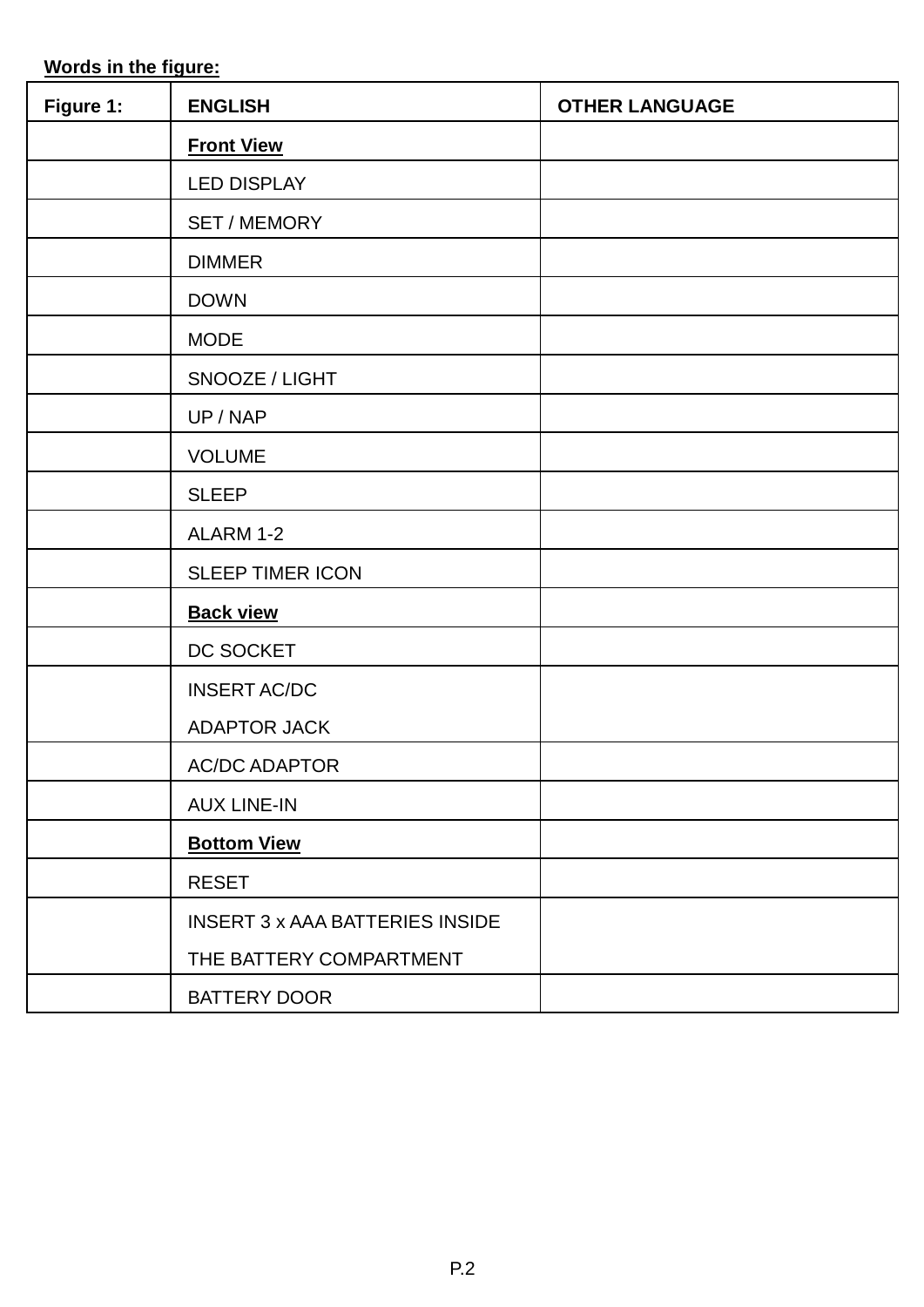### **QUICK START**

Plug the AC/DC adaptor to any household AC outlet, and then plug the DC jack to the back of your unit. The LCD shows the default time 0:00 and it is ready to work for you.

Extend the FM wire antenna fully and vary the direction for best FM reception. Do not strip, alter or attach to other antennas.

### **BACK-UP BATTERY INSTALLATION**

In the event that the AC/DC adaptor power is disconnected or a power failure or other interruptions occur, the back-up batteries will maintain the time and alarm settings. The light functions do not work when batteries are only used to power your unit.

- 1. Remove the battery cover at the back.
- 2. Insert 3 x AAA batteries (not included & alkaline batteries preferred) by observing the ± polarity signs inside the battery compartment.
- 3. Replace the battery cover, making sure the cover locks into place.



| <b>RADIO FREQUENCY</b><br><b>DISPLAY</b> |                                                                  |
|------------------------------------------|------------------------------------------------------------------|
|                                          | <b>FM RADIO</b><br><b>BAND</b>                                   |
|                                          | <b>PRESET</b><br><b>MEMORY</b><br><b>RADIO</b><br><b>STATION</b> |
|                                          |                                                                  |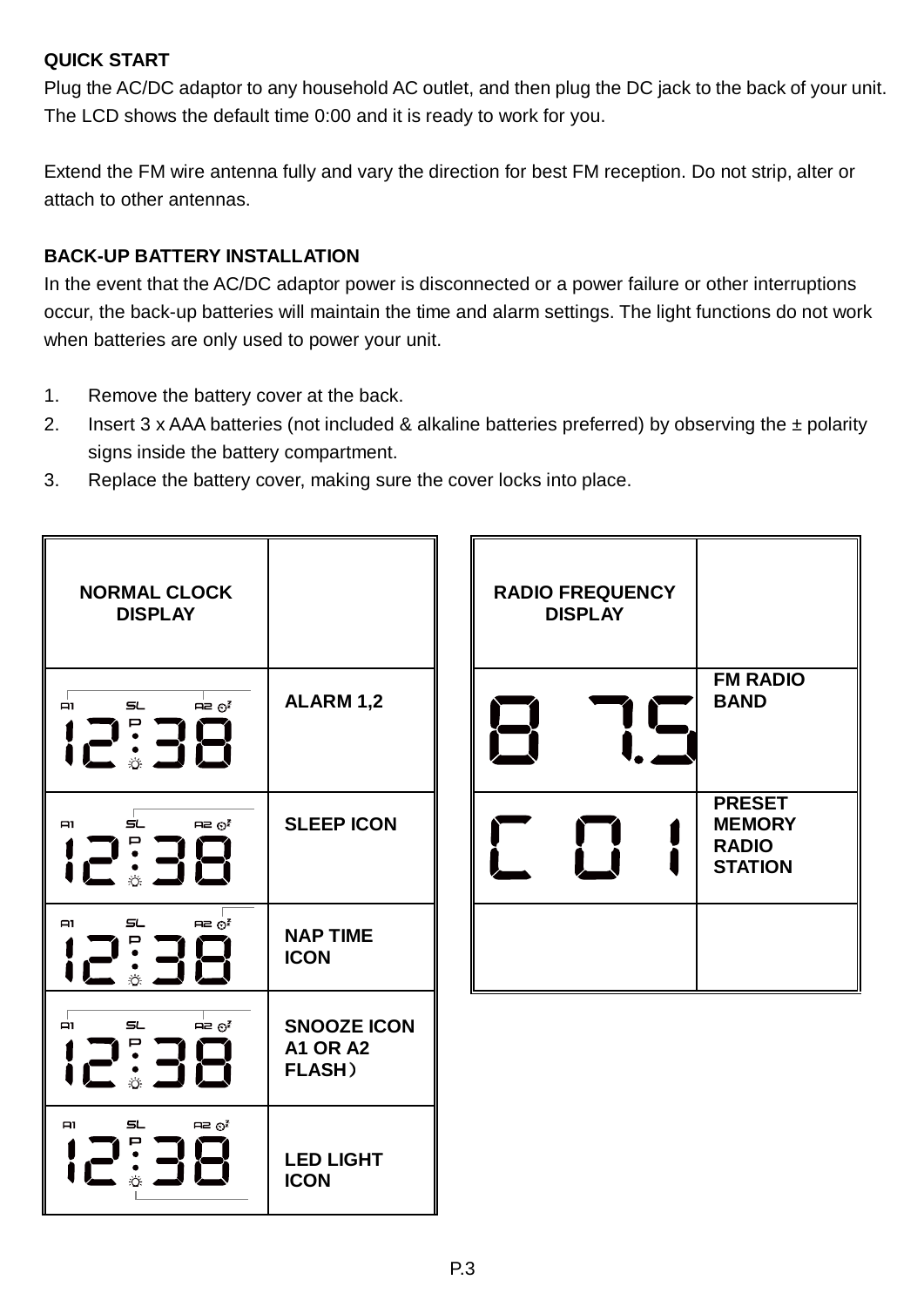### **TO SET TIME, 12/24 FORMAT, SNOOZE DURATION AND WAKE-UP LIGHT**

- 1. Press **SET / MEM** to enter time set mode, the time digits **0:00** flash. Press ▲ or ▼ to set the current time. Press and hold ▲ or ▼ will accelerate setting in faster speed.
- 2. Press **SET / MEM** again, the clock display shows **24Hr** and flashes. Then press ▲ or ▼ to select 12Hr or 24Hr. When 12Hr time format is selected, the  $\Box$  icon will appear on the clock display to indicate the afternoon time.
- 3. Then press **SET / MEM** again, the clock display shows a flashing **09**. Press ▲ or ▼ to set your desired snooze duration from 5 to 60 minutes.
- 4. Then press **SET / MEM** again, the clock display shows and **OFF** flashes. Then press ▲ or ▼ to set the wake-up-light mode:
	- **15** : turns light on and brighter gently 15 minutes before your set alarm time
	- **30** : turns light on and brighter gently 30 minutes before your set alarm time
	- **OFF**: turn off the Wake-Up-Light feature
- 5. Press **SET / MEM** again to return to normal time display (it will automatically return to normal time display, if no key is pressed within 8 seconds).

# **TO SET THE DAILY ALARM 1 & ALARM 2**

- 1. Press **ALM 1.2** button once, the LCD display shows **and 0:00** and flashes.
- 2. Press ▲ or ▼ to set your desired alarm **1** time. Press and hold ▲ or ▼ will accelerate setting in faster speed.
- 3. Press **SET / MEM** once, it will shows **OFF**, press **SET / MEM** once more to select which alarm type you would like to wake up with:

**Wake-by-Buzzer** (**bu** icon appears)

**Wake-by-Radio** (**rd** icon appears)

**Wake-by-nature sounds**  $(\Pi \cup \Pi \cup \Pi)$  or  $\Pi$ <sup>H</sup> below the time digits)

- $\Box \vdash$  Birds
- : Forest
- : Beach / water front
- : Rain and storm
- 4. Press **ALM 1.2** again, the LCD display shows and **0:00** and flashes. You could do alarm 2 settings by repeating Step 2 to Step 4 above.
- 5. Press **SET / MEM** again to return to normal time display (it will automatically return to normal time display, if no key is pressed within 8 seconds).

# **TO STOP AND RESET THE ALARM TO COME ON THE NEXT DAY**

When the alarm is sounding, press **ALM 1.2** to stop the alarm sound and automatically reset it to sound again on the following day.

# **TO USE THE SNOOZE ALARM**

When alarm is sounding, touch  $\sum z \stackrel{\longrightarrow}{\sim}$  once, the alarm will be silenced and sound again after the set snooze duration (5-60 minutes).

To stop the alarm sound, press **ALM 1.2** and automatically reset it to sound again on the following day.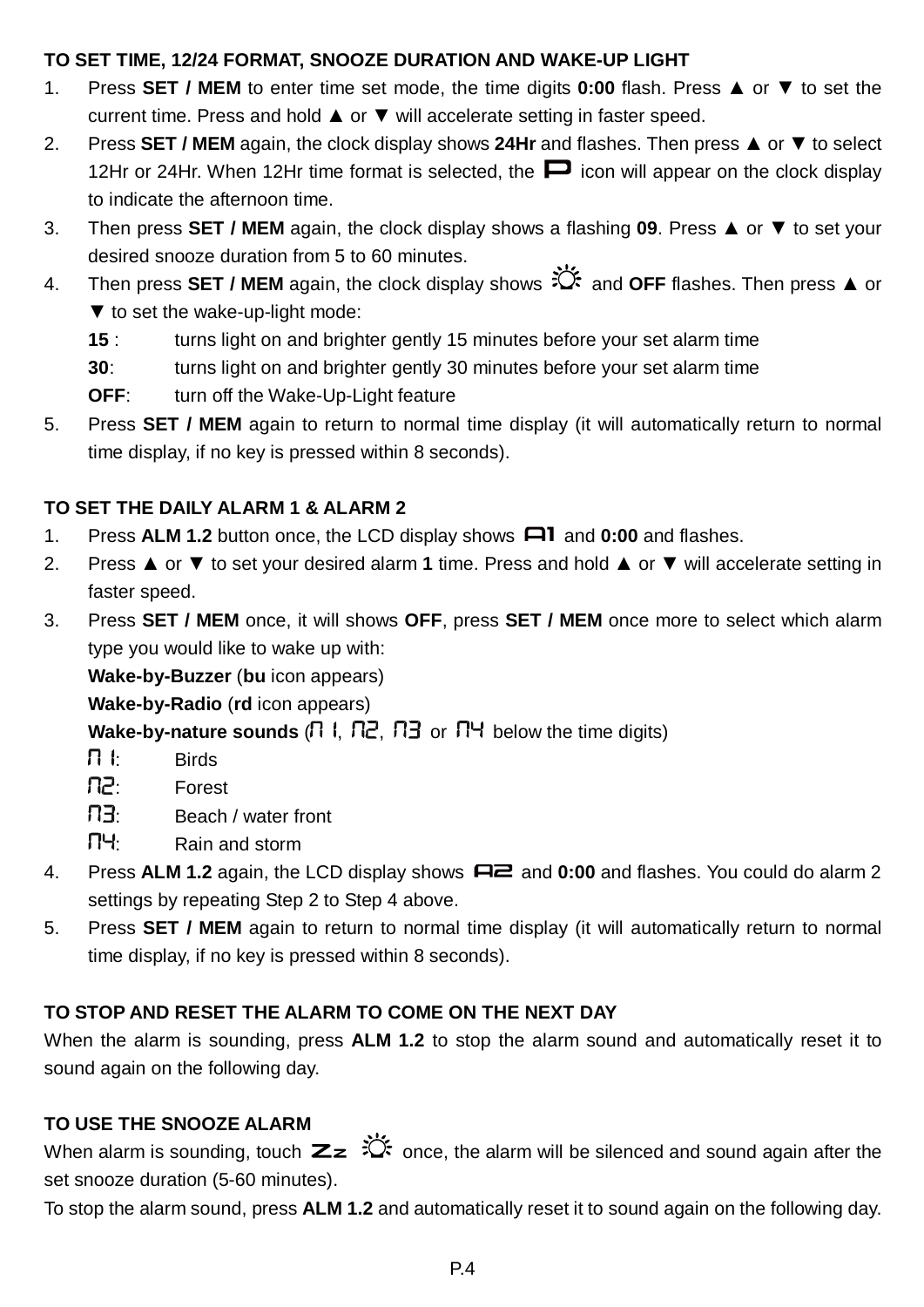# **AUTOMATIC SNOOZE ALARM**

If  $\mathbb{Z}$   $\mathbb{R}$  is not touched during the alarm is sounding, the alarm will sound for 3 minutes and then turns off automatically. The alarm will stop temporarily and sound again after the set snooze duration (5-60 minutes). This automatic snooze function will last for 1 hour.

To stop the alarm sound, press **ALM 1.2** and automatically reset it to sound again on the following day.

# **TO USE THE WHITE LED LIGHT OR THE COLOR CHANGING MOOD LIGHT**

- 1. Simply tap on  $Z_z \overset{\text{def}}{\leftrightarrow}$  to turn on the white LED light. The LCD display shows **10**, which is the default brightness of the white LED light. You could press ▲ or ▼ to increase or reduce the brightness level from 0 (lowest) to 15 (highest).
- 2. Touch  $\mathbb{Z}z \overset{\sim}{\sim}$  again to turn on the color changing mood light. The LCD shows  $\mathbb{Z}$  I.
- 3. Touch  $\mathbf{z}_z \overset{\sim}{\propto}$  again to fix a color of your mood light. The LCD shows  $\mathsf{L}$ .
- 4. Touch  $\mathbb{Z}z \stackrel{\leftrightarrow}{\leftrightarrow}$  again to turn off all the light functions.

Note: The LCD display will return to time display in 8 seconds if there is no further press of any button.

# **TO USE THE HI-LO DIMMER**

Simply press  $\ddot{\cdot}$  once to select Hi-Lo brightness of the LCD display (3 levels).

#### **TO USE THE MODE FUNCTION**

Simply press **MODE** to change the mode as below: Clock mode  $\rightarrow$  Radio mode  $\rightarrow$  Nature sounds mode ( $\Box$   $\Box$   $\Box$ )  $\rightarrow$  Return to clock mode

#### **TO LISTEN TO THE RADIO**

- 1. Press **MODE** once to turn on the radio, the clock display will show the radio frequency in  $F \mathsf{m} \mathsf{m}$ <sub>r</sub>
- 2. Then press ▲ or ▼ to tune into a desired radio station. To scan the stations, touch and hold ▲ or ▼ for a few seconds and release. The radio will search and stop on the next good receivable station.
- 3. To stop the radio function, press **MODE** for 2 seconds.
- 4. Press <sup>(iii</sup>) once, the LCD displays **L07** (volume level 07), then press **△** or ▼ to adjust to your desired volume level from level 1 to 15.

Note: For best reception of radio signal, keep your radio away from fluorescent lamps or mobile phone, which may cause interference to the radio.

#### **TO LISTEN TO NATURE SOUNDS**

Press **MODE** twice, the LCD shows  $\Box$  **1,**  $\Box$   $\Box$  **,**  $\Box$  or  $\Box$ <sup>H</sup> for our selected nature sound:

- $\prod \vdash$  Birds
- П2: Forest
- ПЗ: Beach / water front
- : Rain and storm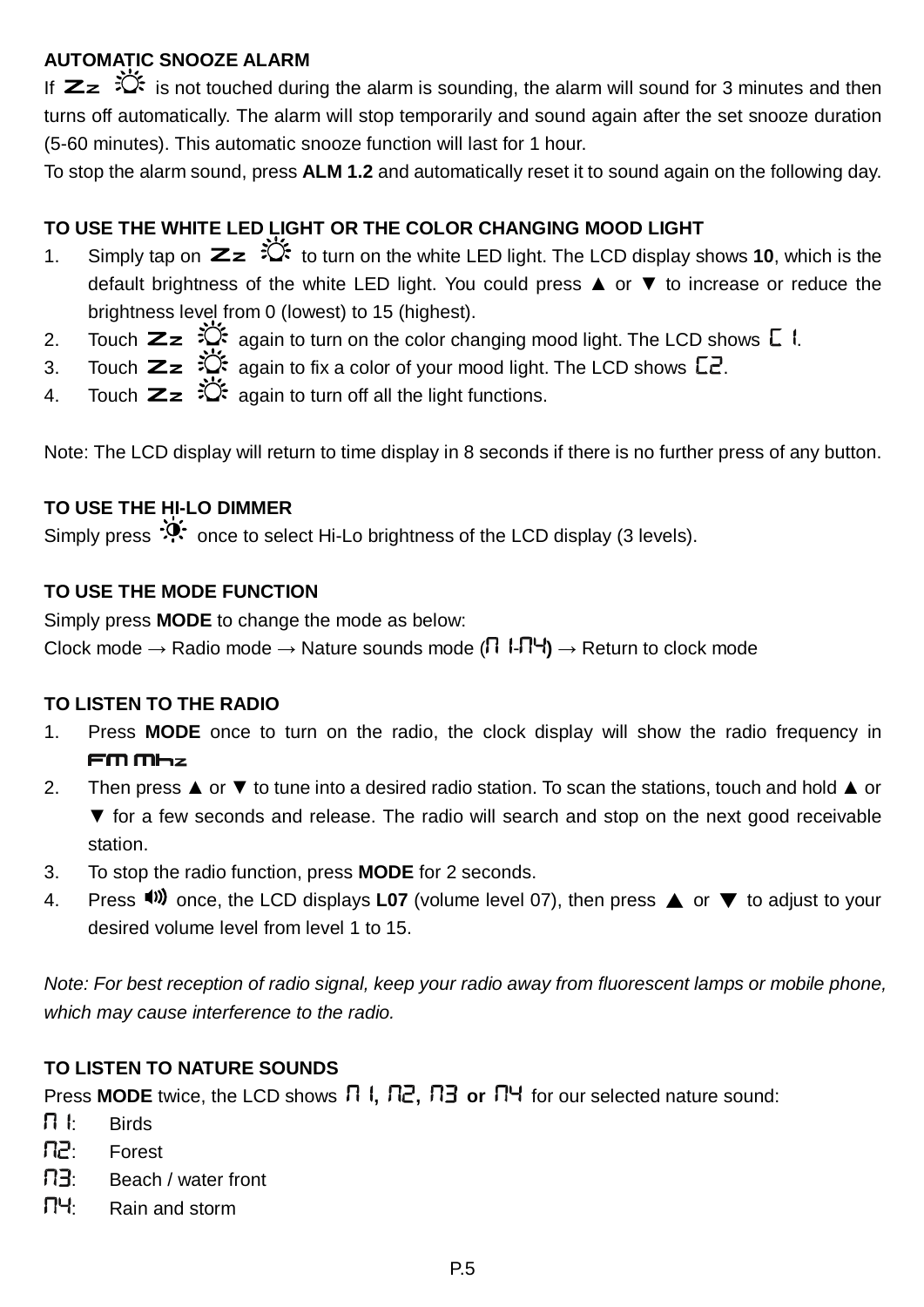### **TO USE THE AUX LINE-IN FUNCTION**

You could play the music from your iphone, ipod or MP3 player by using the **AUX** function.

- 1. Press the **MODE** to activate turn on the radio or nature sounds.
- 2. Plug in the AUX cable to the **AUX LINE-IN** opening at the back, the LED display shows **AU**.
- 3. Turn on your iphone, ipod or MP3 player to play music through your unit. Adjust the volume on your iphone, ipod or MP3 player. Please note that you cannot adjust music volume on your unit.
- 4. To stop playing music, unplug the AUX cable. Press and hold **MODE** to exit the mode function.

Note: When you plug in the AUX cable, it'll no function of other **MODE** function, volume of the unit can't be adjusted when it in AUX function.

You could stop playing the radio, the nature sound or your MP3 music anytime by pressing and holding **MODE** for 2 seconds.

# **TO USE THE NAP TIME**

Simple press  $\blacktriangle$ , then you can choose nap time in steps from 05 to 120 minutes. When nap time is alarming, simple press ▲ to turn off.

# **TO USE THE MEMORY SET (RADIO PRESET) FUNCTION**

This clock radio features a total of 10 preset memory of FM station. This allows you to preset your favorite stations and access them quickly.

- 1. Press **MODE** once to turn on the radio.
- 2. Press ▲ or ▼ to select a radio station you like to preset memory.
- 3. Then press and hold the **SET / MEM** for 2 seconds until **C01** icon flashes and **01** is shown under the radio frequency digits.
- 4. Press and hold **SET /MEM** for 2 second to store memory 01. **C01** icon becomes static.

To preset memory 2 and other FM station:

- 1. Press ▲ or ▼ to select another radio station you want to preset.
- 2. Press and hold **SET / MEM** for 2 seconds until **C02** flashes and **02** appears at upper right of LCD.
- 3. Single press **SET / MEM** to select **02**, then press and hold **SET/ MEM** to store memory 02.
- 4. Repeat above step 1-3 to preset up to ten FM stations.

To listen to a preset station at any time, turn on the radio first, single press the **SET /MEM** to select a preset station while the radio is on.

To edit a preset station, select another station and then repeat step 2-4. This overrides the original setting.

### **TO USE THE SLEEP TIMER**

You could use Sleep Timer to control your light, radio, nature sound or music before you go to sleep.